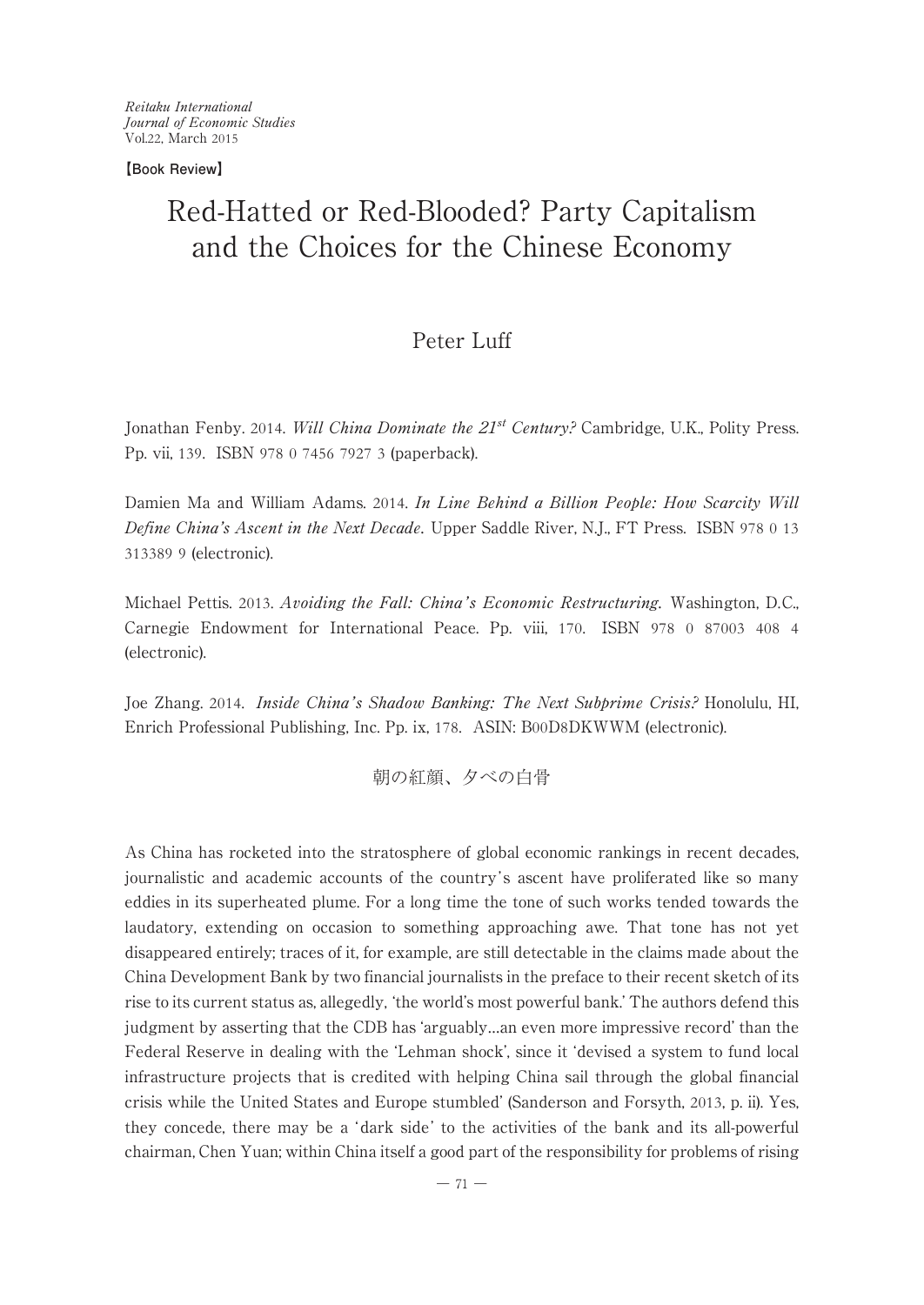income inequality and a mass of potentially catastrophic bad debt may fairly be laid at the CDB' s door (p. vii), but against this one must set success stories like that of Chery Auto, ʻa perfect example of how CDB has helped transform China's economy and increased its competitiveness' (p. 176), and the immense influence that the CDB wields in Africa and Latin America today. Reform may be necessary, indeed unavoidable, but one does not sense from this account that there is a real crisis in the offing, since ʻChina has decent infrastructure and can afford to move to a more market-based system where consumption is better promoted and capital is freed up to follow the best, most innovative returns' (p. 180). At most an easy course correction may be advisable, but there seems to be few worries here about the economy maintainingits rate of climb.

For others, though, such confidence has always been much harder to sustain, and their ranks have recently begun to swell. According to one of their number, Michael Pettis, this reversal of mood among ground-based observers can be dated quite precisely.

Although for many years the China skeptics were very much in the minority amid the sometimes gushing and largely ahistorical analysis provided by most experts and commentators on China, by early 2012 it had become increasingly obvious to most economists that the development model that had generated spectacular growth for the Chinese economy over the past three decades had reached its limits. (p. 3)

Quite why it should have been at this particular juncture that apprehension began to infect the majority is an interesting question in its own right, but for the moment it is enough to note that Pettis seems right to assert that the bulls have indeed been heading for the exit of the China shop over the past couple of years. And with the stampede gathering pace, the focus on the problems facing the managers of China Inc. has become much more intense and discussion of their performance far less guarded. The most serious factors now worrying those tracking China's trajectory include (in no particular order): the rapid approach of the ʻLewis point' and the consequences that must flow from the endingof China's ʻdemographic dividend' in the shape of labor shortages, rising wages and lost competitiveness; the looming prospect of an ʻaging' society in which support for the vast increase in the population of the elderly in coming decades must devolve on the state, given how the resources of the family have been stretched to breaking point by the effects of a 'One Child Policy' now in its fourth decade; the enormous expansion of debt, both in the official banking sector and in the even more opaque world of ʻshadow banking', particularly since the credit boom unleashed by the government to stave off the effects on employment of the ʻ Lehman shock '; the beginnings of a reversal of the unprecedented and seemingly inexorable rise in house prices which has been widely interpreted as constitutinga bubble of dimensions equal to, or even greater than, the subprime blister that burst so painfully in the U.S.A. in 2008; and a tide of stories (one that shows no sign of ebbing) about waste, inefficiency, misallocation of resources and corruption that seems to presage a rerun of what was exposed to public view in Spain, Ireland and Greece after Lehman.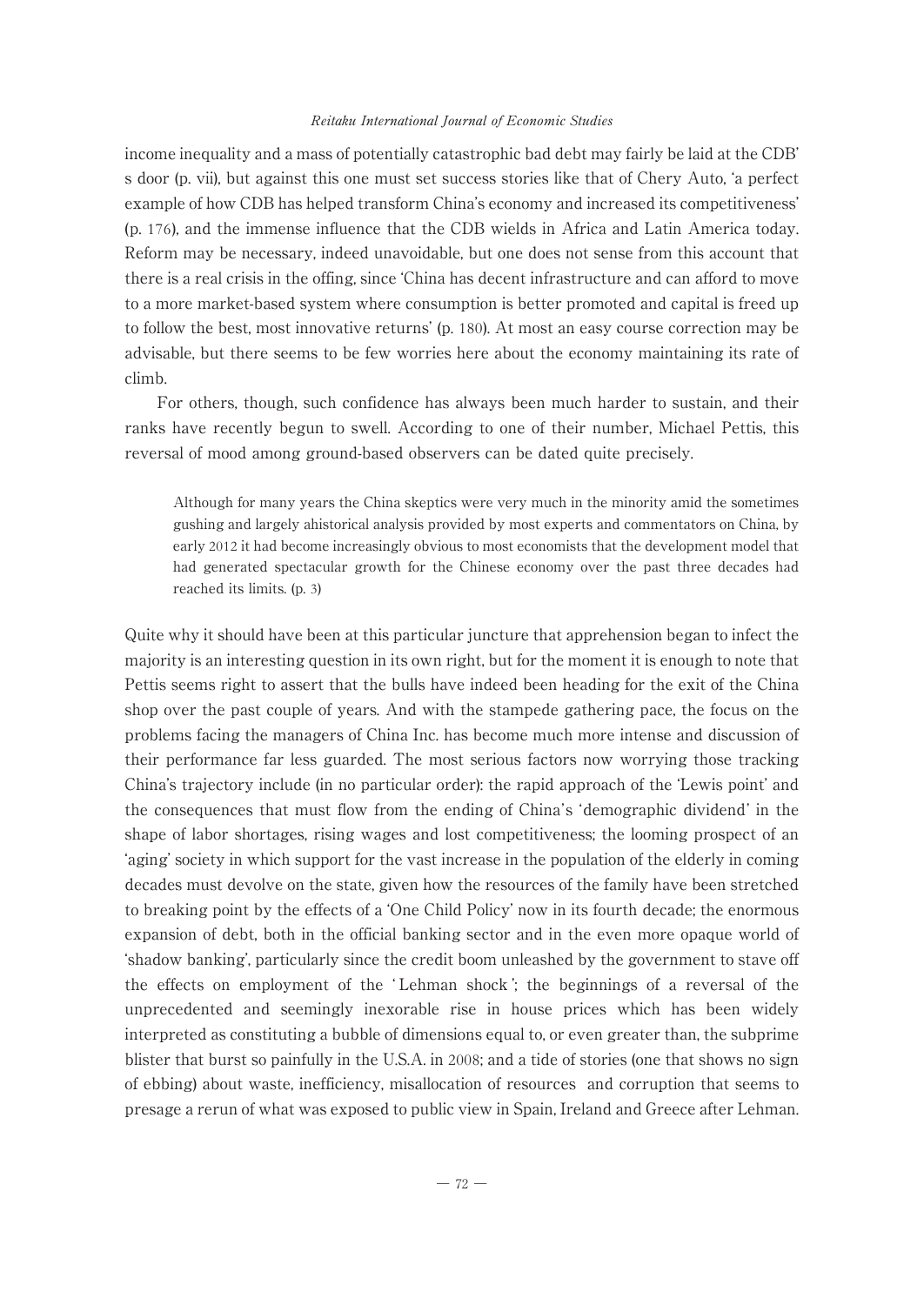All of this has led to an apparent consensus about the need for a radical and sustained ʻrebalancing' of China's economy that will see investment by the government replaced by private consumption as the main engine of economic growth. The first-stage ʻdevelopment model' widely credited with propelling China onwards and upwards has now, it seems, exhausted its fuel and must fall away. But does this mean the end of state capitalism, the much vaunted system that is said to have rescued China (and the world) when the West's economies imploded in 2008? Will it simply have to be jettisoned as so much deadweight, leaving a proper market system to function as the country's chief propulsion unit? Unravelling the knots that make up this conundrum depends on finding answers to four separate questions. Is systemic economic change now simply unavoidable? What form must it take if it is to be effective? Is the dismantling of state capitalism, as a matter of both ideology and practice, politically feasible within the constraints of the current system? And if it is not, what will happen if it begins to act as a serious drag on economic growth and China fails to reach escape velocity?

On the issue of whether systemic change is now inescapable, the four works under review here share a common point of departure; the conviction that the economic arts widely extolled for providing China with loaves and fishes to date cannot continue to work seeming miracles henceforth. For Damien Ma and William Adams, ʻ…dramatic change is not only necessary but also demands some urgency… [given that] none of the factors that fed the Panda Boom could last indefinitely…' (p. 271). Beyond dispute,

Stasis is no longer an option. Collective recognition is growing among policymakers and political elites that the only way to alleviate the country's dauntingeconomic and social malaise, as well as to ensure the resilience of the party-state itself, is once again to embrace change. (pp. 270-271)

Jonathan Fenby's wide-ranging survey of China's prospects in the decades ahead is equally forthright. He unequivocally endorses (pp. 53-61) ex-Prime Minister Wen Jiabao's 2007 pronouncement that the country's development path had become unsustainable, uncoordinated, unbalanced and unstable. These features were, in Fenby's judgment, the product of ʻstructural weaknesses in the economy' which must now take center stage, since ʻHeadlong growth masked these flaws as the ʻChina model' seemed all-triumphant; now they have to be addressed if the PRC is to continue to move forward' (p. 63).

Joe Zhang's concerns appear somewhat narrower, but they do not inspire a view of the future that is any more comforting; ʻdeeply worried about the negative real interest rates, and the parallel escalation of inflation and the credit explosion in the past three decades' in China (p. 89), he can foresee only two scenarios. In the ʻnice' one the People's Bank of China embarks on a fundamental rebalancing by raising deposit and lending rates, thus benefitting the country's long-suffering savers at the expense of state-owned enterprises that have enjoyed the privilege of cheap capital for decades (one of the central pillars that has sustained the weight of state capitalism). True, this will lead to bankruptcies and rising unemployment, but the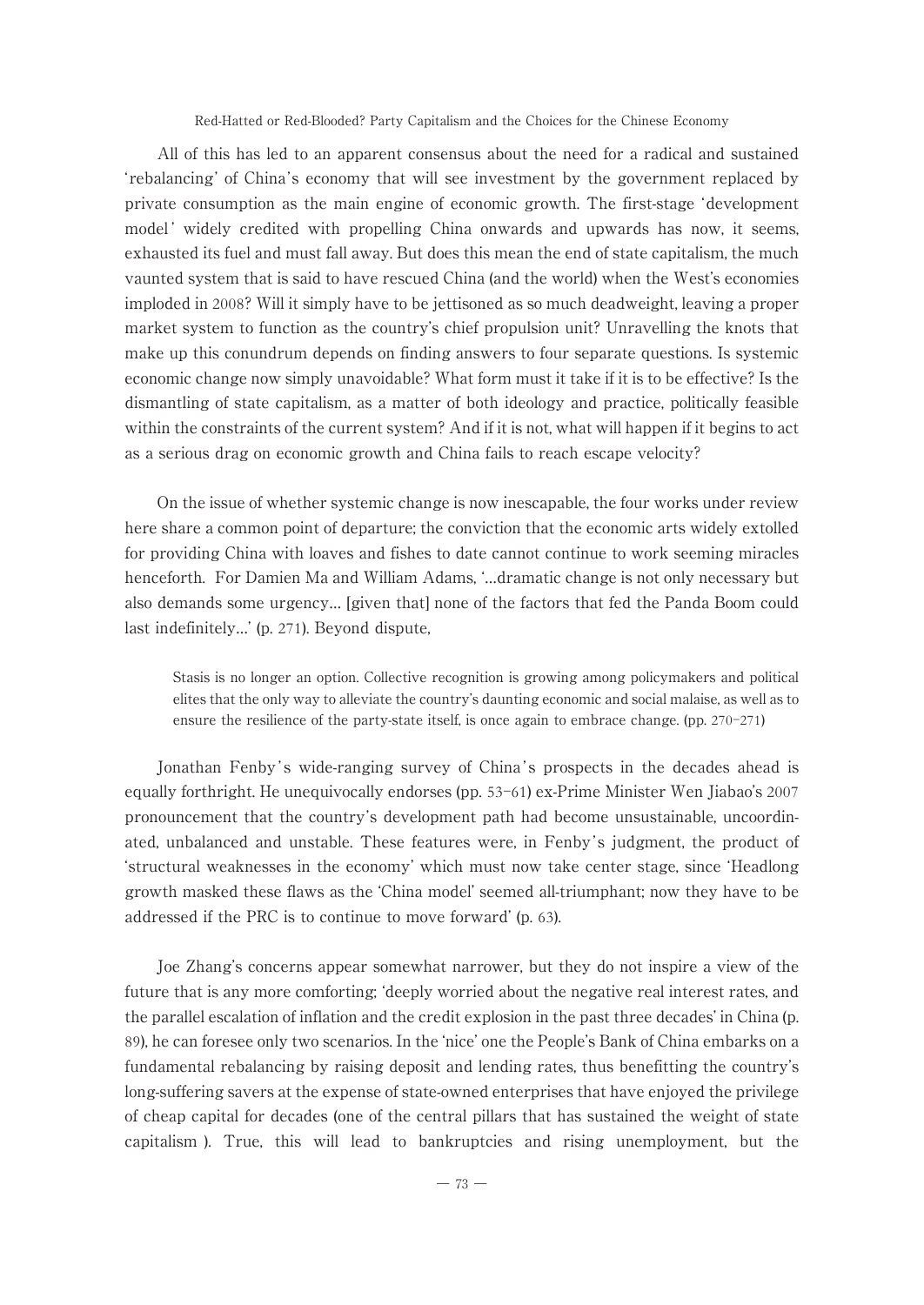consequences of the other, ʻ nasty, ' scenario in which the central bank continues with the strategy of the past, are far worse.

A crisis will erupt in one of three possible ways. One is spreading social unrest. The second is a bursting housing bubble. The third is a global economic slowdown that coincides with a domestic recession. (p. 91)

It is left to Michael Pettis to put flesh on these bare and cheerless bones by detailing exactly how China 's development model is rapidly losingmomentum and why it must be abandoned. He accepts that the fundamental imbalance it created by prioritising state investment and export-led growth over private, domestic consumption, should be given credit for the high rate of growth that the country enjoyed for decades. But continuing with this approach beyond a certain point (around 2005, it seems) was, he insists, to ignore the lesson taught to most developing countries in the  $20<sup>th</sup>$  century, notably Brazil in the 1980s; what happens when an increasingly wasteful investment binge got out of control, failing to produce adequate returns and so leading to a rapidly increased reliance on borrowing. The outcome, given that credit is never inexhaustible, is, invariably, a debt crisis and a ʻlost decade' or more of economic growth (pp. 32–33). If China's leaders are somehow dreaming that their country is so special that it can defy the pull of economic gravity indefinitely, they are, according to Pettis, in for a rude awakening; ʻOnce China reaches its debt capacity limits, perhaps in four to five years, growth will inexorably come crashing down' (p. 43).<sup>1</sup>

The key determinant in all of this is value. At the outset of the development process, Pettis argues, loss of value, i.e. waste, is not a serious issue, for ʻ…in the early stages for most countries that have followed the investment-driven growth model, when investment is low, the diversion of household wealth into investment in capacity and infrastructure is likely to be economically productive.' But such benign conditions rarely last. ʻThe longer heavily subsidized investment continues, however, the more likely that cheap capital and socialized credit risk will be used to fund economically wasteful products' (p. 39), something that is as true of manufacturing as it is of infrastructure, he asserts. This creates the apparently bizarre situation in which ʻcapital users begin to destroy wealth, but they nonetheless show profits by passing on more than 100 percent of the losses onto households.' The heirs of Mao cannot claim to have discovered a way to escape such a fate, for ʻthere is substantial evidence to suggest that China's state-owned sector in the aggregate has been a massive value destroyer for most if not all of the past decade' (p. 41). Settling the bill for this destruction, not least in the shape of dealing effectively with non-performing loans, cannot be avoided forever; the longer the reckoning is put off by further borrowing, the greater the eventual damage that will need to be repaired.

According to Pettis, then, in a matter of a few years China's model of state investment will likely come to grief, and in the process public spending and private consumption will begin to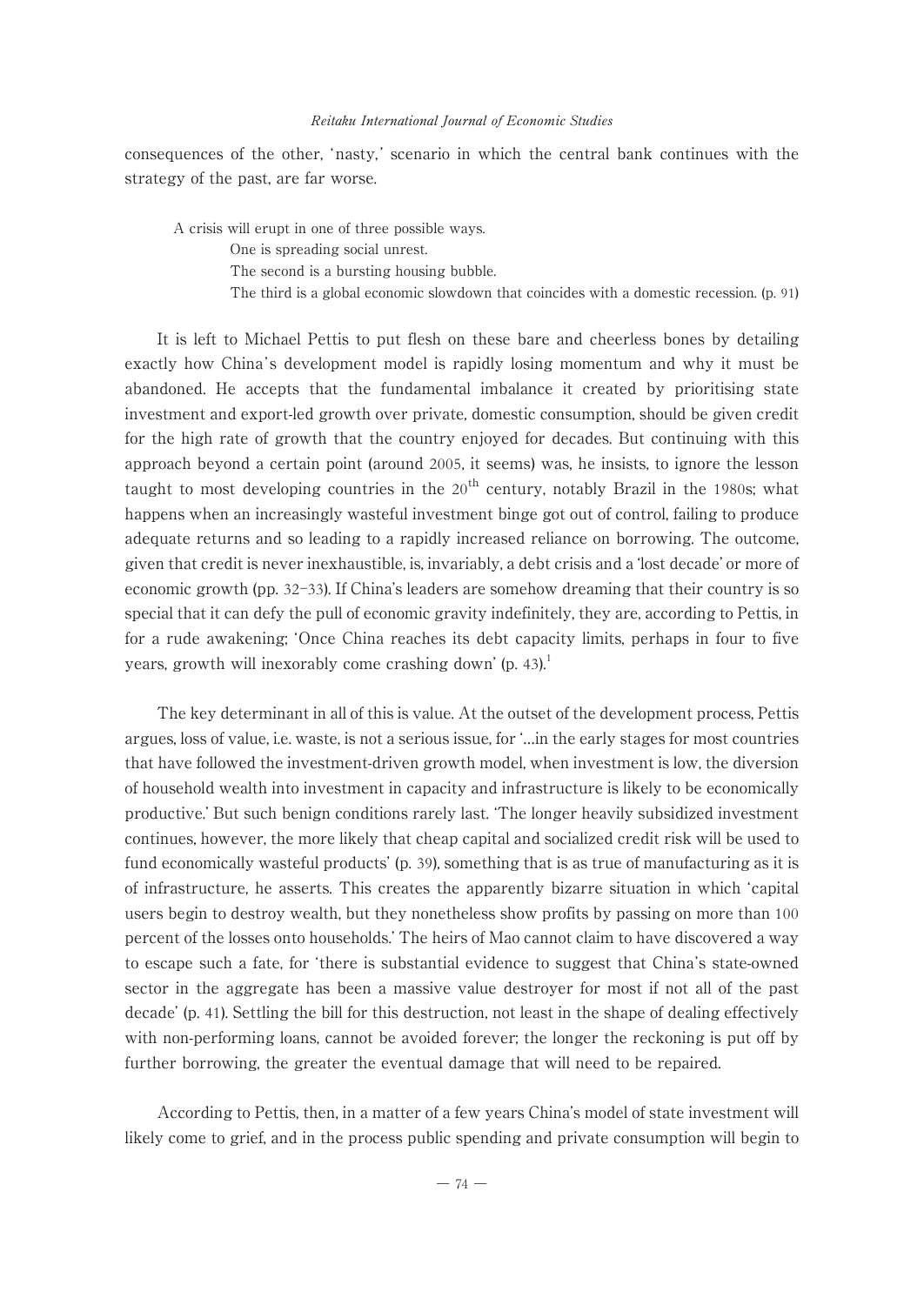move back into balance, automatically. In the most general sense, then, change is completely unavoidable. A rebalancing there will be; the only question is how it will take place and the price that will be paid for it. For if rebalancing cannot be brought about other than through a debt crisis and the socialization of the resulting costs, this presumably means that when investment and consumption do eventually come into line, it will be at very much lower absolute levels for both. How to avoid this? One thing at least is clear to Pettis and other commentators; a return to the *status quo ante*, to state capitalism Mark 1, is not feasible. The financial repression on which it was based, and the export competitiveness that was its crowningglory, both belongfirmly to the past, he argues (p. 92). The future, it seems to be widely agreed, lies in transforming the domestic sector and in looking for growth by unleashing China's consumers.

This provides us with our second set of problems; what kind of systemic change should China's policymakers attempt, and how can they manage the transition to a new world most effectively and at lowest cost? The goal is a clear one; to engineer a sharp reversal of a negative trend that has gathered pace since 2000, the year when, Pettis tells us, ʻChinese household consumption represented a meagre 46 percent of GDP…By 2005, household consumption in China had declined to around 40 percent of GDP. With the exception of a few very special and unique cases, this level is unprecedented in modern economic history…[but in] 2011…consumption declined to an astonishing 34-35 percent of GDP. This level is almost surreal' (pp. 24, 27). How much money is to be taken out of the state's pockets and put back into those of individual consumers, and how best, and how quickly, the transfer is to be effected are, though, tricky calculations. Pettis identifies a maximum of six possible scenarios (pp.87-88); none of them, he concedes, is pain-free.

Pettis walks us through again (pp. 101-108) the reasons why one of them, the choice to do nothing, leads in fairly short order to disaster, citing the warnings of that modern Cassandra, Charlene Chu (formerly of the Fitch Ratings Agency), about the ogres that now prowl in the spreading murk of the 'shadow banking' sector. Another option, a radical reduction in state investment, would inevitably produce a surge in unemployment, and although this could initially be offset by creating new public sector jobs, Pettis argues that the net effect would simply be to raise government debt to unsustainable levels, meaning that the cure would be at least as bad as the disease. Other strategies involve taking take direct aim at increasing the disposable income of households, either by raisinginterest rates on their savings, forcingup the value of the currency, increasingwages, or reducingtaxes. Each of these various approaches would affect different sectors of society in different ways (pp. 94-96), but all of them would inflict very significant pain on the state sector, either through higher costs, lost competitiveness, increased cost of capital, or a combination of all three. More than that, such changes would have to be pushed through quickly enough to avert disaster, yet such speedy action would create ʻ very difficult economic and social conditions, ' chief amongst them a massive rise in unemployment (p. 109 ). Every one of these solutions, then, seems fated to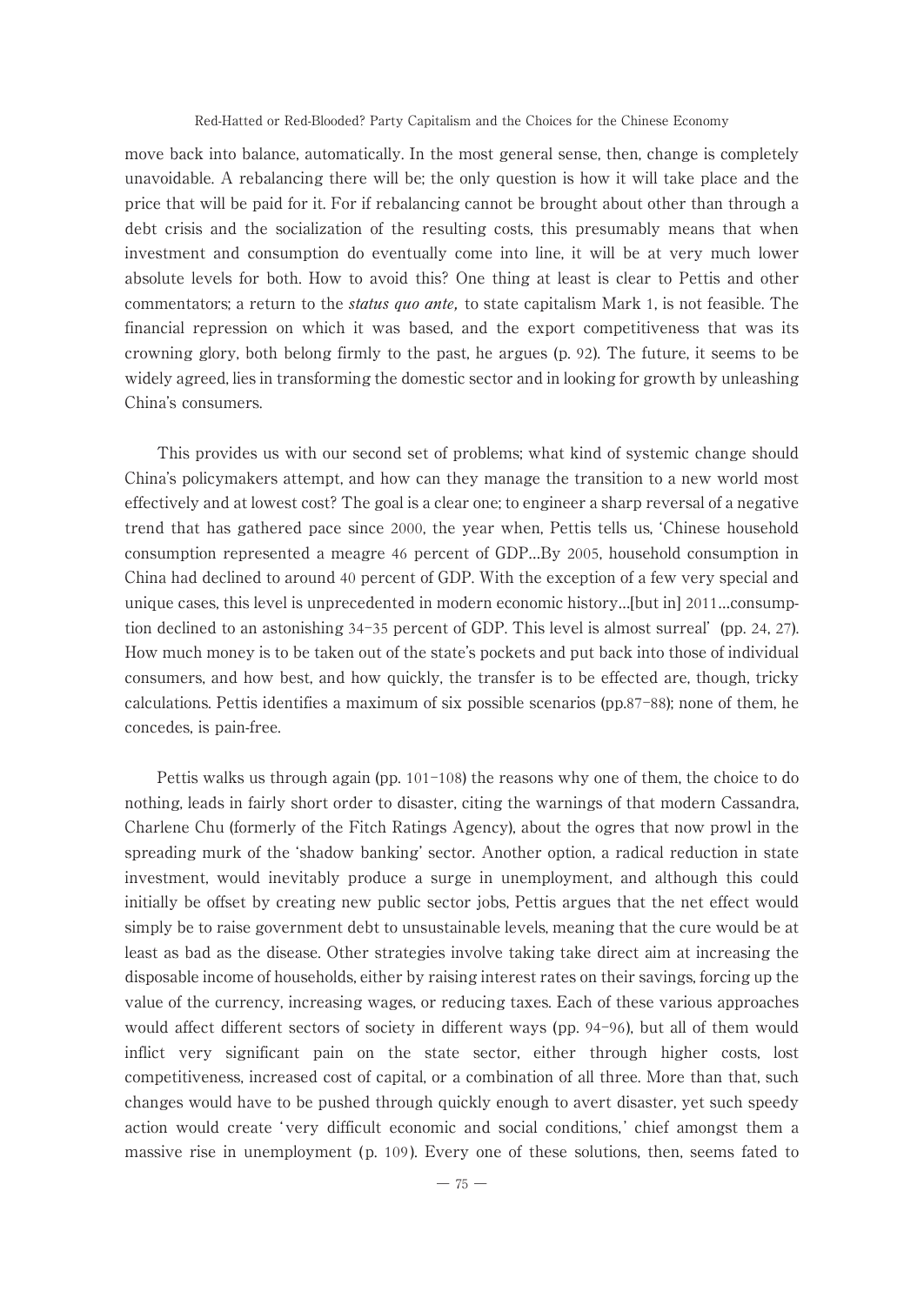encounter very significant economic obstacles.

For Pettis, but a single option remains; an extensive and genuine program of privatization. This would partly take the form of granting farmers full title to their land and giving residency status to migrants who have left the countryside for urban areas; but at its core would be the transfer of ownership of the commandingheights of the economy into private hands, either those of Chinese nationals or of foreigners. The prize, Pettis believes, would be well worth the having, for the ʻcombination of privatization and elimination of subsidized capital would end the tendency for the Chinese financial system to waste capital on a massive scale' (p. 112). Yet objections to such a course of action from the political elite would be vociferous. Nor would they necessarily welcome one further benefit of a truly privatized China, the arrival on the scene of value investors to complement the speculators who alone can function in the current environment where any decision to put money into an enterprise is hedged about by ʻuncertainty surroundingthe quality of economic and financial statement information…[and by] …the large variety of non-economic factors that can influence prices.' Before value investors can be lured to China to help put an end to waste, the seemingly impossible must happen; the government, according to Pettis, ʻmust downgrade the importance of speculative trading by reducing the impact of non-economic behaviour from government agencies, manipulators and insiders. It must improve corporate transparency' (p. 55). But the insiders are not there by accident, they wield great power, and they will not go quietly. So with privatization the obstacles are not chiefly economic, but political.

So we reach our third question; is dismantling state capitalism feasible under the current political order? Pettis declares more than once that such a question lies outside his area of expertise and that he is happy to defer to ʻpolitically savvy analysts' like Minxin Pei and Victor Shih (pp. 91-92, 113), who argue that privatization would upset so many vested interests at the highest levels that it has precious little chance of being proposed, let alone implemented successfully. No doubt this is the case, although the example of the collapse of the Soviet Union might be advanced to remind the elites that they could well survive and even prosper in a changed world. But even if they were to be so convinced, this would still not get to the heart of the problem of dismantlingstate capitalism, for the very term itself is a misnomer. What in fact exists today in China is not state capitalism, but Party capitalism, a far more sensitive quantity, one that it is dangerous to name, let alone confront. Privatization in this context ceases to be an economic program; it is viewed by the Party as essentially political in nature and so interpreted as posing an existential threat. Play can be made with the word for the sake of gulling foreign investors, but the brute fact is that a genuinely independent private sector, as understood in the West, is still viewed primarily as a potential rival for power. Entrepreneurs, at least the successful ones, cannot be permitted to lead lives of their own, or to get ideas above their station.

How this is so has been made clear by Richard McGregor. Quoting the words of Dai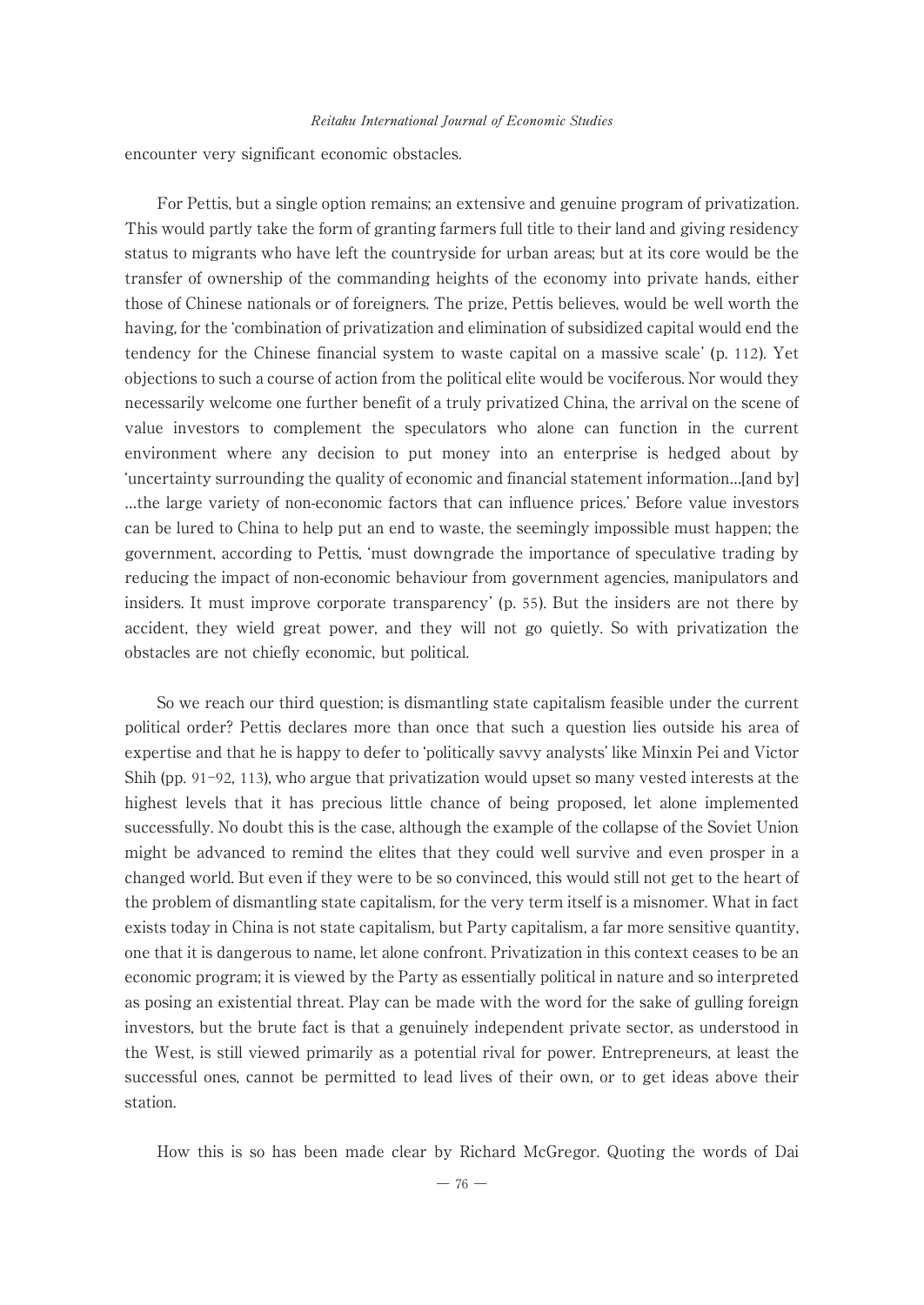Bingguo, a leading figure in Chinese foreign policy under Hu Jintao, that China's ʻnumber one core interest is to maintain its fundamental system and state security,' McGregor comments that ʻState sovereignty, territorial integrity and economic development, the priorities of any state, all are subordinate to the need to keep the Party in power' (2010: p. xii). The Party is content to operate behind the façade of the state – indeed it sees it as entirely to its advantage to mask itself in this way. But that does not prevent it maintaining barriers, subtle but unyielding, to any loss of essential control over all aspects of Chinese life, including the economy. And it has a very extensive apparatus to patrol those barriers, in the shape of the Central Organization Department, ʻthe human resources arm of the Party' (ibid., p. 72), which controls appointments not only within government itself but also in the key state-owned enterprises, powers revealed in dramatic if clumsy fashion in the November 2004 reshuffle of the top executives at China's three big state-owned telecoms companies (ibid., pp. 84-85). The motives of the puppeteers in this and other less publicized instances were transparent; they were faithfully carrying out the work of the Central Organization Department ʻas a gatekeeper that ensures the total loyalty of senior cadres to the Party and its leaders' (ibid., p. 76).

It is this obsession with loyalty, just beneath whose surface lies the fear of another Tiananmen, that so greatly complicates any notion of privatizing the SOEs, for it permeates the political membrane in which the entire economy of China is set. Even apparently simple terms like ʻproperty' and ʻownership' find themselves enmeshed in it. As McGregor notes,

The confusion about what is public and what is private is a deliberate result of the system's lingering wariness about clarifying ownership. Ask any genuine entrepreneur whether their company is private, or *'sinying'*, literally, 'privately run', it is striking how many still resist the description in favour of the more politically correct tag 'minyin', which means 'run by the people'. In a people's republic founded on a commitment to abolish private wealth, an enterprise which is ʻrun by the people', even if it is owned by an individual, is more favoured than a company that parades itself as purely private. (Ibid., p. 200)

In such a world, finding entrepreneurs who see themselves as being entirely independent of the party, and who might therefore be fitted to turn SOEs into genuinely private enterprises, is akin to searching for water in the Sahara. McGregor cites the wisdom of Wang Shi, Board Chairman of China Vanke, which is billed as the largest residential real estate developer in the world.

In late 2008, Wang summed up the rules he had learnt for doing business as an entrepreneur in China. From the moment he established his private business, he said, he had been careful to take on a government shareholder, to give his company a 'red hat'. 'You take too much, the state is unhappy, and you take too little, you get upset with yourself, ' he said. When this first state shareholder was replaced a few years later, he made sure that his new partner was state-owned as well. The first rule, he said, was that you will not develop quickly without a ʻred hat', or a state partner. And second, you had better be careful about makingit bigwithout one. He had no need to articulate the third rule, which he had learnt in the wake of 1989: to stay out of politics altogether.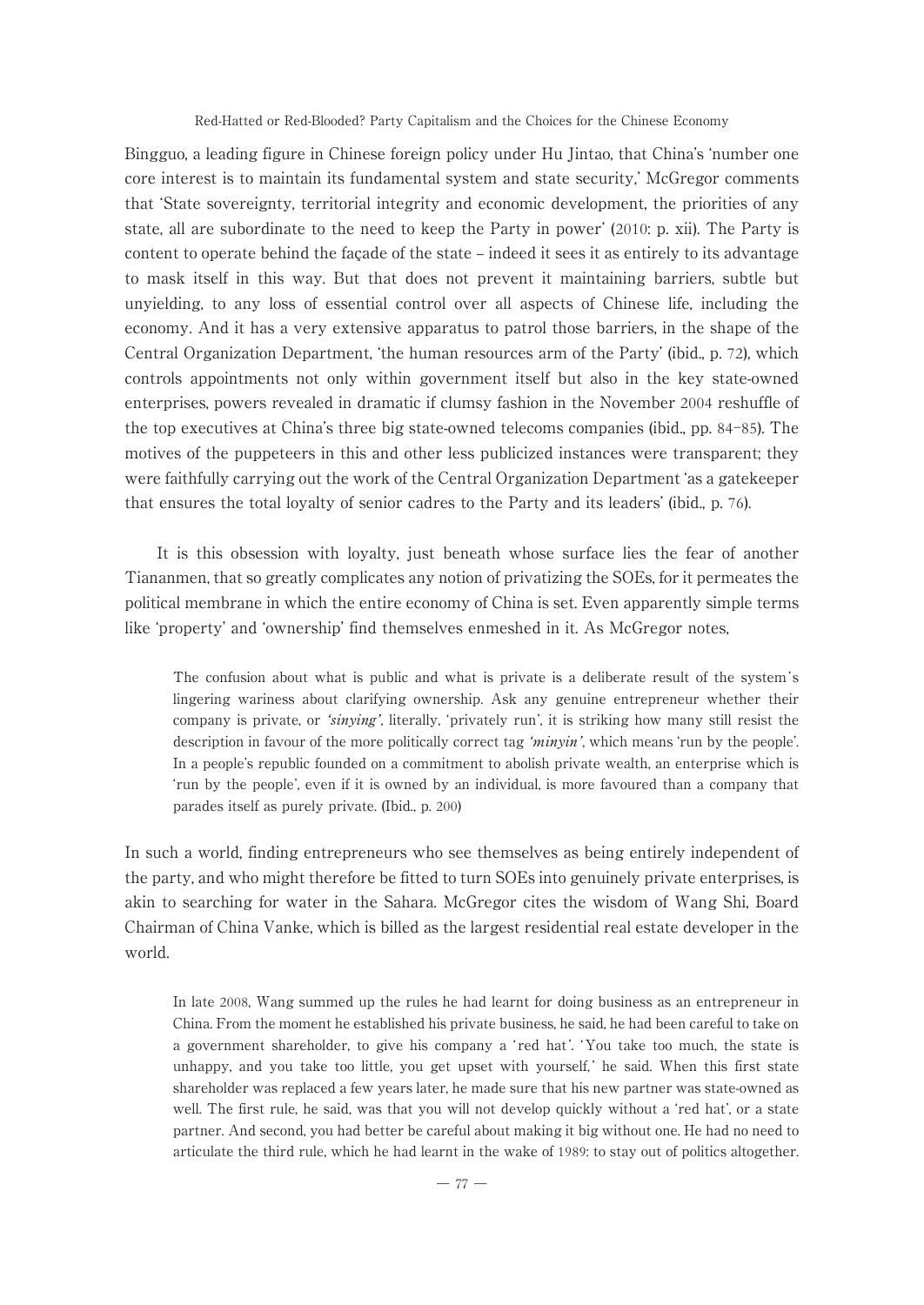(Ibid., p. 208)

No company in any country, of course, can afford to exclude the government from its calculations, but there are not so many regimes whose ʻultimate aim…[is] to have a permanent party presence in every large private company in the country' (ibid., p. 214), nor that see fit to organize sessions for leadingyoungentrepreneurs at the Central Party School in the nation's capital with the dual aims of indoctrination and driving home to them the relatively lowly place in the country's hierarchy that they occupy (ibid., pp. 226-228).

Rebalancing the Chinese economy by transferring resources from the public to the private sector is, therefore, nothing like as straightforward as it sounds. Pettis suggests (p. 112) a variety of ways in which it might be tried, including the distribution of vouchers granting ownership of SOE's to households, but it is difficult to see how this would create the kind of independent corporate governance needed to achieve a decisive break with the model of the past. Without a willingness on the part of the Party to relinquish its grip on the key levers of economic life (thereby putting its own future on the line), the prospects for a managed rebalancing seem remote, meaning that the economic tremors now being felt will almost certainly be allowed to increase steadily in frequency and intensity.

If a managed rebalancing is indeed off the agenda, we arrive at our final question; what will happen if the chief relics of the heroic era of Party capitalism, especially the SOEs, remain in being and increasingly come to act as a drag on economic growth? What will Chinese policymakers try to do, short of taking off their mind-forged manacles? The new leadership installed in November 2012 has begun to give its own answer to that question. Under Xi Jinping, an individual far more forceful than Hu Jintao, an ʻambitious' reform agenda for the economy was outlined at the  $3<sup>rd</sup>$  Plenum of the  $18<sup>th</sup>$  Party Congress in November 2013. Change there would be, but it would be measured; while it would mean ʻgiving the market a "decisive" role in resource allocation ' and recognizing ʻ the equal importance of state and non-state ownership ', the issue of state control of assets was firmly excluded from the agenda for discussion, ʻprivatization was off the table' (Kroeber, 2013). Rather, the new strategy would involve the government removing itself from decisions on the cost of basic economic resources like capital, energy and land on which it had hitherto kept a tight grip. These would now be decided by market forces, which change, it was said, would promote competition within the state sector and so force the SOEs to become more efficient. Private enterprises were also supposed to benefit from easier access to key resources, giving further impetus to competition. Little overt attention was given to the disruptive effects of such a course of action, though observers like Arvind Subramanian have pointed out the difficulties of any attempt to exit from a regimen of ʻdistorted prices'.

Adjustments to these prices will no doubt test the Chinese economic system. Realistic prices of capital, and the elimination of financial repression, might reduce growth and result in large declines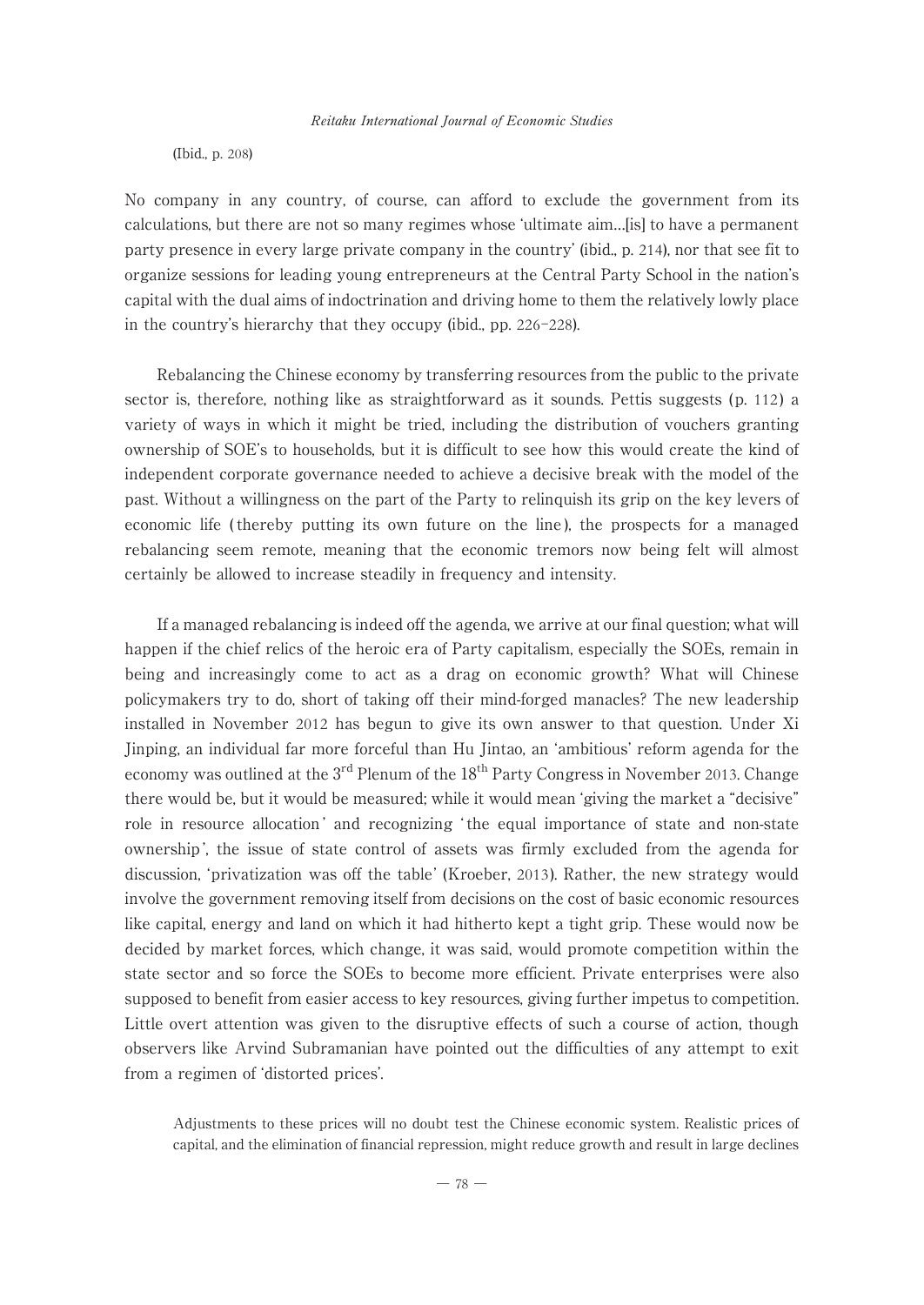in investment, which has been the engine of growth. In turn, this will cause severe banking system stress. (2011, ch. 7)

But even if such turbulence can be ridden out, how will the new policy promote rebalancing? In what ways will changes in the pricing of resources transfer wealth from the state to the consumer sector? If the price of capital were to be allowed to rise to its ʻnatural' level, then the resulting higher interest rates would certainly benefit Chinese savers who have endured decades of financial repression ( enforced low interest rates ) designed to provide manufacturers, predominantly in the state sector, with cheap capital. But would such an increase in spending power not be offset by rising prices that consumers would have to pay for other commodities?

A case in point is one of the most basic resources of all, and one that remains very seriously under-priced just at a time when it is becomingincreasingly scarce in China; water. To date there seems to have been no dramatic initiative under Xi Jinpingto allow the price of water to rise to reflect its true value and the constraints on its supply, a move that would probably reduce waste and pollution overnight (and these are important enough considerations in their own right, since, as Ma and Adams note (p. 42), ʻChina's water problems are measured in a variety of ways, and the results are universally alarming' ). Government caution, indeed inaction, here is easy enough to understand, though; neither industry, agriculture nor consumers in China would welcome such a rise, to put it mildly. So it has proven much easier politically for China's leaders to engage in competition for water with their country's neighbors (Economy and Levi, 2011, ch. 10) and to push ahead with the grandiose South-North Water Transfer Project that will allegedly solve problems of imbalances of supply, but which has been criticised for ignoring the entire issue of water scarcity and for being likely to result in the creation of as many losers as winners (Hornby, 2014). But even if the political courage could be summoned from somewhere to address the pricing of this particular key resource, using it as a mechanism for rebalancingwould need to involve differential price regimens for the state and household sectors, and there is no sign of this being considered. It would also be a spur to state sector efficiency to charge SOEs more than private companies for water, but again this seems to be a bridge way too far politically.

At the root of such immobilism lies fear; fear of unpopularity, fear of another Tiananmen, fear of the annihilation for the Party in the same swift and crushingmanner as was visited on its Soviet parent in 1990 - hence the leadership's wariness and barely-concealed trepidation about what has recently been happening on the streets of Hong Kong. In this context, the very noticeable strengthening of the machinery of state control undertaken by Xi Jinping since his ascent to power is no accident, and the new firm hand is just as apparent in the ideological sphere as elsewhere. This, despite the contradictions that it entails, such as those that were implicit in the ʻsomber, secretive' Document 9 issued to Party cadres in August, 2013, with its attacks not just on ʻWestern-inspired notions of media independence and civic participation',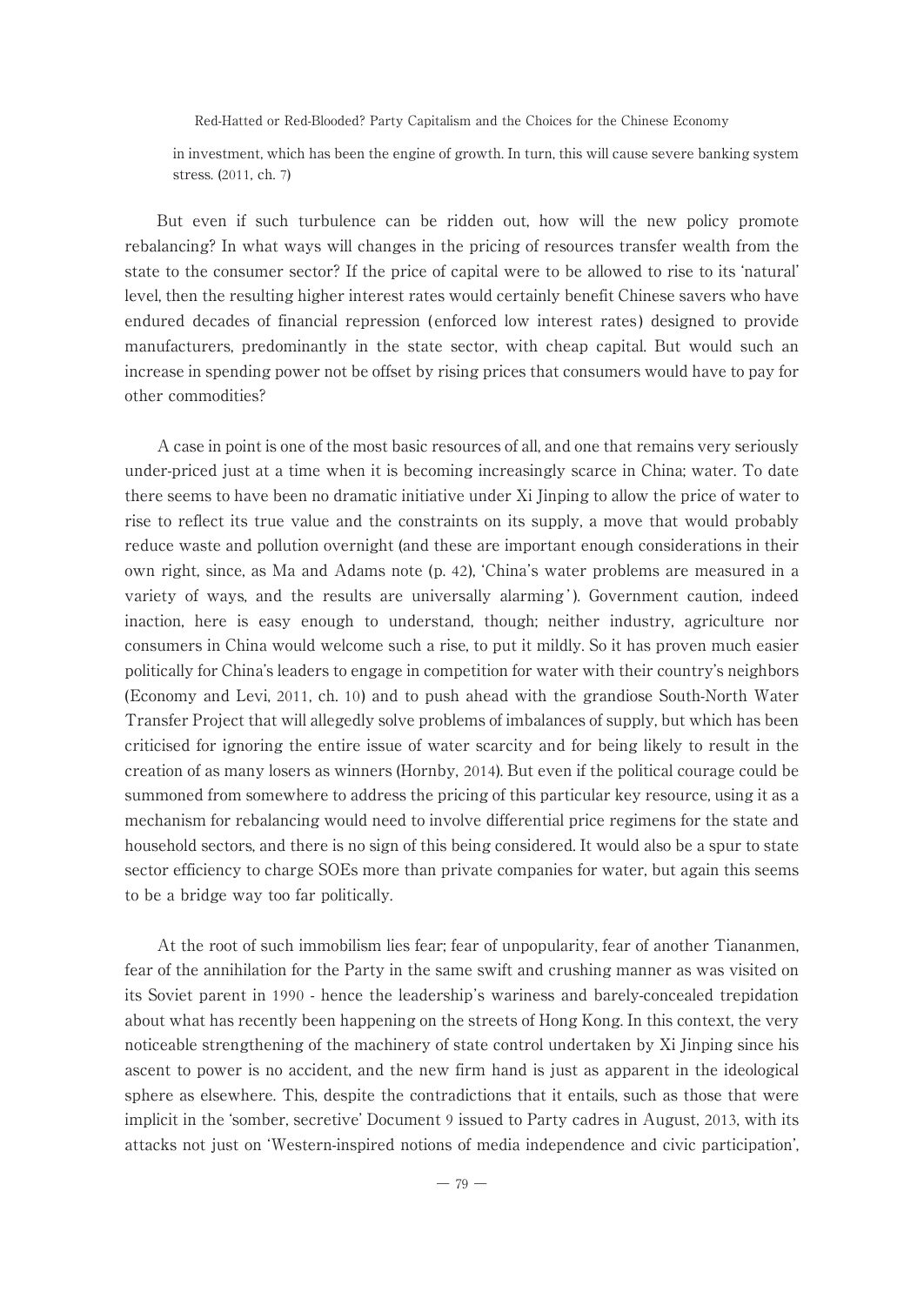but also on ʻardently pro-market "neo-liberalism"…[by which] Mr Xi has signaled a shift to a more conservative, traditional leftist stance with his "rectification" campaign…' (Buckley, 2013). The belief that 'market forces' can be harnessed, reined in or spurred on by government according to whim, that the Chinese economy can be controlled and not-controlled at one and the same time, is evidence that the ʻidentity crisis' which David Shambaugh detects in China's foreign policy (2013, ch. 8) has its roots in a crisis of exactly the same type that afflicts the Party itself; it claims to know what it is and what it wants, but what it is and what it wants are inherently self-contradictory.

In such a world, policy in general, and economic policy in particular, falls victim to the search for simulacra.<sup>2</sup> One of the most recent examples of this concerns the perennial, and perennially vexing, question of rural landownership. Agricultural reform in the post-Mao era under Deng Xiaoping achieved remarkable productivity increases through the 'household responsibility system', under which government quotas were reduced and surpluses could be sold at market prices. But these changes did not touch the land itself, Deng perhaps being mindful of Lenin's ʻmistaken' promise of ʻland to the peasants,' the fruits of which generosity had to be clawed back at immense cost via collectivisation in the 1930s. Allowing farmers actually to own the land they till is even today too thorny an issue for Xi Jinping to touch, even if he wished to, not least because of the financial dependence of local government authorities on their powers to re-designate such land for industrial purposes and profit handsomely thereby. So instead Xi has just begun to tout a new initiative being promoted in Yangling and elsewhere, one that can only be described as pseudo-privatisation.

The measure, called liuzhuan, stops short of privatization but gives farmers land-use rights that they can transfer to others in exchange for a rental fee.

The goal is to simulate a private land market and allow China's family-run, labor-intensive farms to change hands and be amalgamated into large-scale, industrialized businesses. (Johnson, 2014)

The ʻsimulation' here is the hallmark of the Party's involvement in the economy. It appears to grant the fact of ownership without actually doing so, and it depends entirely on trusting what cannot be trusted, since the gift of land-use rights can in both theory and practice be revoked at any point if it proves to be politically inconvenient. It is this problem of trust that is the chief barrier to meaningful reform here and in every other instance.

Evidence for this may be beginning to accumulate in the housing sector, which for the moment is the epicentre of China's economic difficulties. The property bubble may have begun to deflate, but managing the fabric as it subsides is going to be an extraordinarily difficult enterprise, particularly for a regime that has absolutely no experience in the field (though it may take a certain cold comfort from the performance of those did have experience when attempting to manage the bursting of subprime in the U.S.). The way that governmental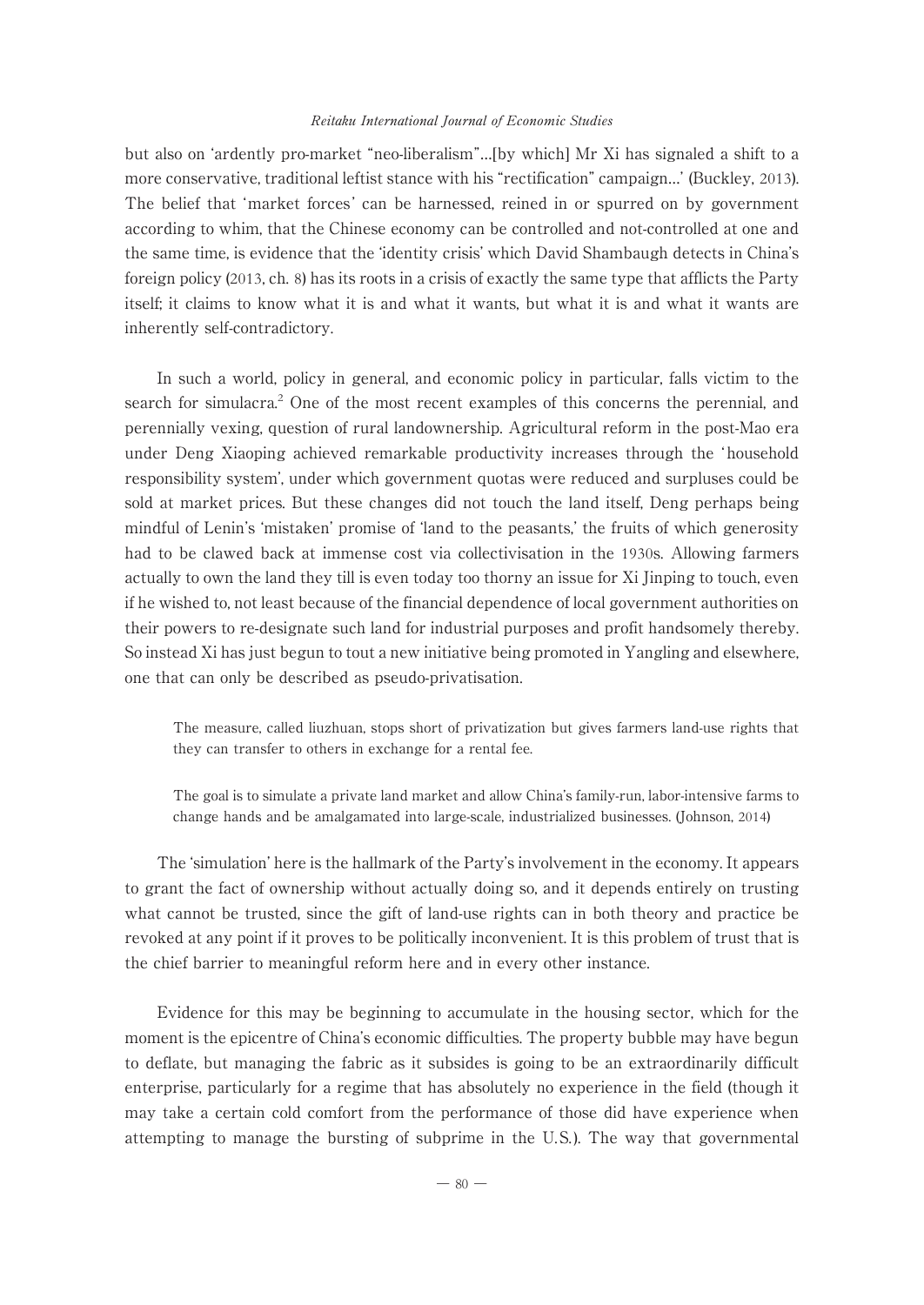reactions to the first signs of stress among housing developers have been interpreted is a reminder of how politicized the economy of China remains. Take, for example, the arrest in HongKongin late August, 2014, of Chen Zhuo Lin, chairman of Agile Property Holdings, one of the ten largest property developers on the mainland, and his subsequent unexplained detention. It is susceptible of a number of explanations. One is that he had simply forgotten Wang Shi's third law of doing business in China and had allowed himself to become too close to Zhou Yongkang, formerly the immensely powerful head of the country's security apparatus but now one of the chief targets of Xi Jinping's anti-corruption drive. But it has also been noted that his initial arrest ʻcomes at a time when Chinese property companies are under pressure from government efforts to make housing more affordable in the world's second-largest economy ' (McMillan, 2014 ). In one sense it does not matter whether there is in fact any connection between the arrest and government policy; the simple fact that such a link can be seen as plausible is testimony to the immense power that the Party wields, in this instance through its complete control of the judiciary. All of China's entrepreneurs are just as individually vulnerable as any of the ʻcrony capitalists' of Vladimir Putin's Russia, and they would be unwise not to own that it does not pay, materially or in any other way, to cross the Party in any respect. They and their wealth ultimately exist on sufferance, so that while a ʻred hat' will never afford complete protection to the wearer's neck (as the case of Chen Zhuo Lin may yet turn out to illustrate), it must still be seen as a good deal better than no hat at all.

So under Xi Jinping the fundamentals seem to be unchallengeable, and the purpose of any reform will remain what it has always been since DengXiaopingset out to ʻliberalize' the country's economy. For even where this seemed to involve openingup the country to market forces and foreign influence in areas like Guangdong and the Yangtze River Delta, the truth of the matters is, as Carl Walter and Fraser Howie remind us,

There is a parallel economy that is geographic as well as politically strategic. This is commonly referred to as the economy inside the system ( $tizhinei...$ ) and from the Communist Party's viewpoint, it is the real political economy. All of the state's financial, material, and human resources, including the policies that have opened the country to foreign investment, have been and continue to be directed at the system. Improving and strengthening it has been the goal of every reform effort undertaken by the Party since 1978…

The resemblance of today's commercial sector in China, both foreign and local, to that of merchants in traditional, Confucian China is marked: it is there to be used tactically by the Party and is not allowed to play a dominant role. (2012, ch. 1)

Xi Jinpingwould surely not conceive of himself as standingoutside this tradition, and it is hard to see how it can be made compatible with any meaningful strategy of rebalancing, whether through privatization or any other mechanism. Yet all the while, according to Michael Pettis and others, the deficiencies of the developmental model that seemed to serve the Party so well in the past grow ever more noticeable, and its chances of playing a constructive role in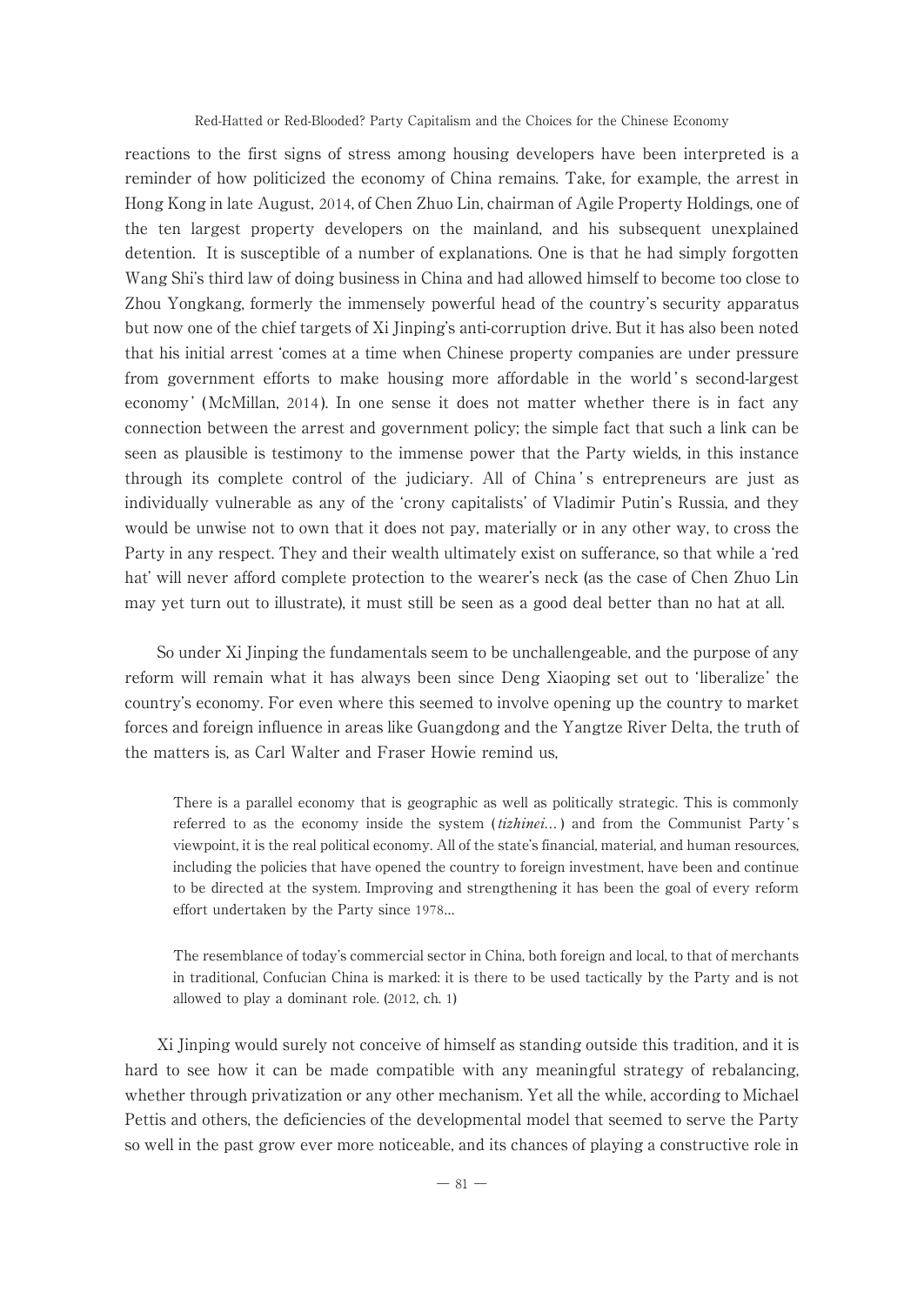China's future diminish by the hour. As the irresistible force approaches, then, what odds for the immoveable object?

(Professor at Reitaku University)

#### **Notes**

- 1. Economists are understandably reluctant to commit themselves to firm predictions, so we should acknowledge the presence of the ʻperhaps' in this sentence. A few pages later Pettis expands on his surmise, remarking that the assumption 'that China will necessarily rebalance in the next few years... is, I think, very plausible. In fact, over the long run it is actually more than just plausible. It is an arithmetical certainty, because it can be violated only if China has unlimited borrowing capacity and the world has unlimited appetite for risingChina trade surpluses' (p. 45). That may indeed be the case, but since it is also true that in the long run, as is often remarked, we are all dead, calls for China's leaders to initiate rebalancing are less likely to gain traction the further out the timeframe is extended. They are more likely to be shaken and stirred into action, though, by warnings such as Pettis' ʻguess that, at current rates of investment China's debt capacity is unlikely to extend much beyond three or four years. I find it unlikely… that China can maintain high levels of investment growth for longer than that without being forced into a catastrophic adjustment' (p. 105).
- 2. Nowhere could this be clearer than in Xi Jinping's 2013 conjuring up of the 'Chinese Dream', which 'is about peace, development, cooperation and win-win results, and…is connected to the American dream and beautiful dreams of people in other countries' (quoted by Fenby, p. 8). This trades on meaning, and empties it of content, in one and the same breath.

#### **References**

- Buckley, C., (2013, August 9). China Takes Aim at Western Ideas. New York Times. Retrieved 1 November, 2013, from http: //www. nytimes. com/2013/08/20/world/asia/chinas-new- leadershiptakes-hard-line-in-secret-memo.html.
- Economy, E.C. and Levi, M. (2014). By All Means Necessary: How China's Resource Quest is Changing the World. Oxford. Oxford University Press.
- Hornby, L. (2014, October 14). Concern Mounts in China over Yangtze Diversion Project. Financial Times. Retrieved 1 November, 2014, from http: //www. ft. com/intl/cms/s/0/a39d9c7c-4fa2-11e4- a0a4- 00144feab7de.html.
- Johnson, I. (2014, October 12). Once a Symbol of Power, Farming Now an Economic Drag in China. New York Times. Retrieved 1 November, 2013, from http://www.nytimes.com/2014/10/13/world/asia/ once-a-symbol-of-power-farming-now-an-economic-drag-in-china.html.
- Kroeber, A.R. (2013). Xi Jinping's Ambitious Agenda for Economic Reform in China. The Brookings Institution. Retrieved 1 November, 2013 from http://www.brookings.edu/research/opinions/2013/11/ 17-xi-jinping-economic-agenda-kroeber.
- McGregor, R. (2010). The Party: The Secret World of China's Communist Rulers. New York. Harper Collins.
- McMillan, A. F. (2014, August 31). Chinese Home Builder Agile's Chairman Arrested Over Indecent Assault. Reuters. Retrieved 1 November, 2013 from http://www.reuters.com/article/2012/08/31/agileproperty-arrest-idUSL4E8JV07H20120831
- Sanderson, H., and Forsythe, M. (2013). China's Superbank: Debt, Oil and Influence How China Development Bank Is Rewriting the Rules of Finance. Singapore. John Wiley & Sons.

Shambaugh, D. (2013). China Goes Global: The Partial Power. Oxford. Oxford University Press.

Subramanian, A. (2011). Eclipse: Living in the Shadow of China's Economic Dominance. Washington D.C. Peterson Institute for International Economics.